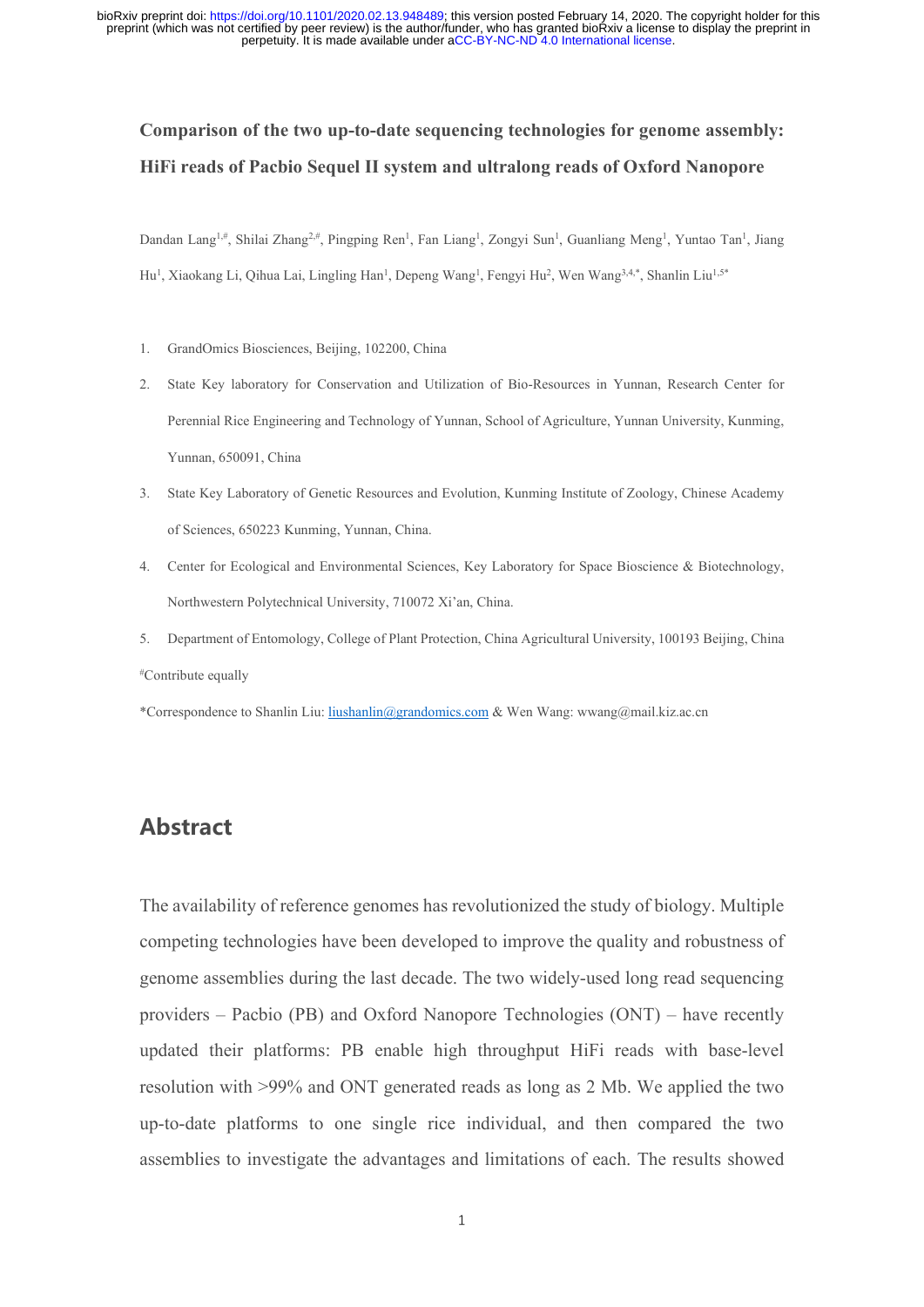that ONT ultralong reads delivered higher contiguity producing a total of 18 contigs of which 10 were assembled into a single chromosome compared to that of 394 contigs and three chromosome-level contigs for the PB assembly. The ONT ultralong reads also prevented assembly errors caused by long repetitive regions for which we observed a total 44 genes of false redundancies and 10 genes of false losses in the PB assembly leading to over/under-estimations of the gene families in those long repetitive regions. We also noted that the PB HiFi reads generated assemblies with considerably less errors at the level of single nucleotide and small InDels than that of the ONT assembly which generated an average 1.06 errors per Kb assembly and finally engendered 1,475 incorrect gene annotations via altered or truncated protein predictions.

#### **Main text**

The availability of reference genomes has revolutionized the study of biology – many diseases found their causative alleles thanks to the high quality human reference genome [1, 2]; the genomes of agricultural crops have tremendously accelerated our understanding on how artificial selection shaped plant traits and how, in turn, these plant traits may influence species interactions, e.g. phytophagous insects, in agriculture [3, 4]. During the last decade, multiple competing technologies have been developed to improve the quality and robustness of genome assemblies [5-8], enabling genome reference collecting of the tree of life [9-11]. To date, a large number of genomes have been assembled by Third Generation Sequencing (TGS) technologies which can produce individual reads in the range of 10~100 kbs or even longer [12-15]. Although the long-read still has a high error rate, it has been improving owing to the advances in sequencing chemistry and computational tools, e.g. Pacbio (PB) Single-molecule realtime (SMRT) sequencing platform released the Sequel II system of which the updated SMRT cell enabled high throughput HiFi reads using the circular consensus sequencing (CCS) mode to provide base-level resolution with >99% single-molecule read accuracy [16]; while the Oxford Nanopore Technologies (ONT) launched its PromethION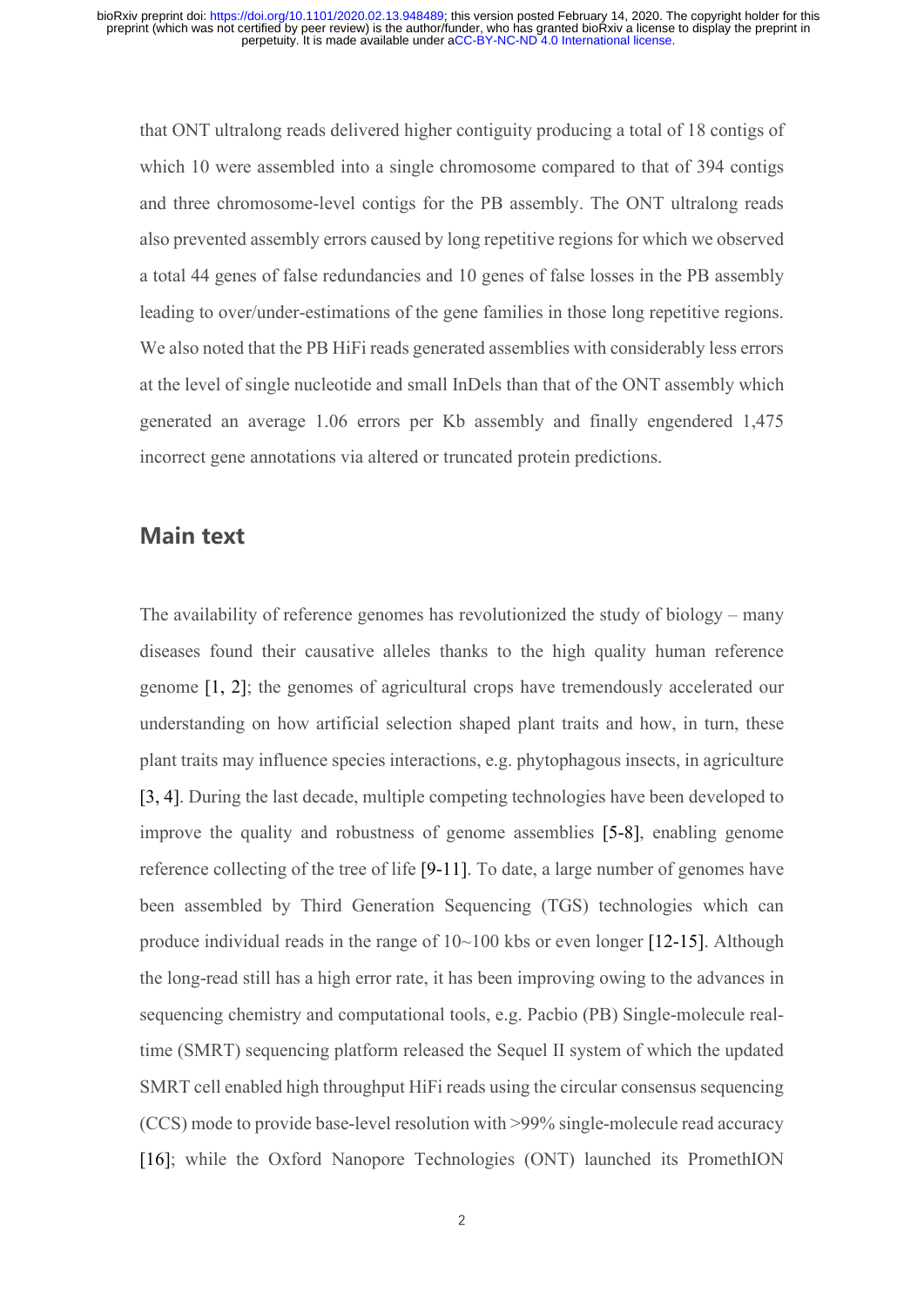platform which can yield  $> 7$  Tb per run and its ultralong sequencing application facilitates the achievement of complete genome - Telomere to Telomere (T2T) - by resolving long and complex repetitive regions for various species including *Homo sapien* [17]. Plenty of species begin to leverage the two cutting-edge sequencing systems; however, almost all chose one single sequencing system, either the PB or the ONT platform, to obtain their reference genomes [15, 18, 19]. Here we present one rice individual (variety 9311) that was sequenced and assembled independently using the two up-to-date systems, and then we compared the two assemblies to investigate the advantages and limitations of each.

Following DNA extraction from the rice sample, we sequenced the two extracts using ONT PromethION and PB Sequel II platforms, respectively. The PromethION generated a total of 92 Gb data with N50 of 41,473 bp and the Sequel II produced a total of 253 Gb data with each molecular fragment being sequenced 14.72 times on average and of an average length of 11,487 bp. We applied multiple software, including Canu1.9 [20], NextDenovo2.0-beta.1 (https://github.com/Nextomics/NextDenovo) and WTDBG2 [21] to assemble the rice genome for the ONT and PB dataset respectively. We selected the optimal assembly for each sequencing platform based on contig N50 and then got both polished (detailed in Supplementary Methods). The ONT assembly showed higher contiguity with a contig number of 18 and an N50 value of ca. 32 Mb in comparison to a contig number of 394 and N50 of 17 Mb for the PB assembly (Figure 1a & Table S1). Ten and three out of the total 12 autosomes were assembled into a single contig in the ONT and PB assembly, respectively. We identified telomers and centromeres for both assemblies (Supplementary Methods) and found that seven of them reached a T2T level assembly with no gaps and no Ns in between (Table S2). A genome completeness assessment using BUSCOv3.1.0 [22] finds both assemblies performed well with the ONT having a tiny improvement (98.62% vs 98.33%, Table S3). We mapped both assemblies to a high-quality rice (R498) genome reference [23] using Minimap2 [24]. Both assemblies showed good collinearity (Figure S1) and the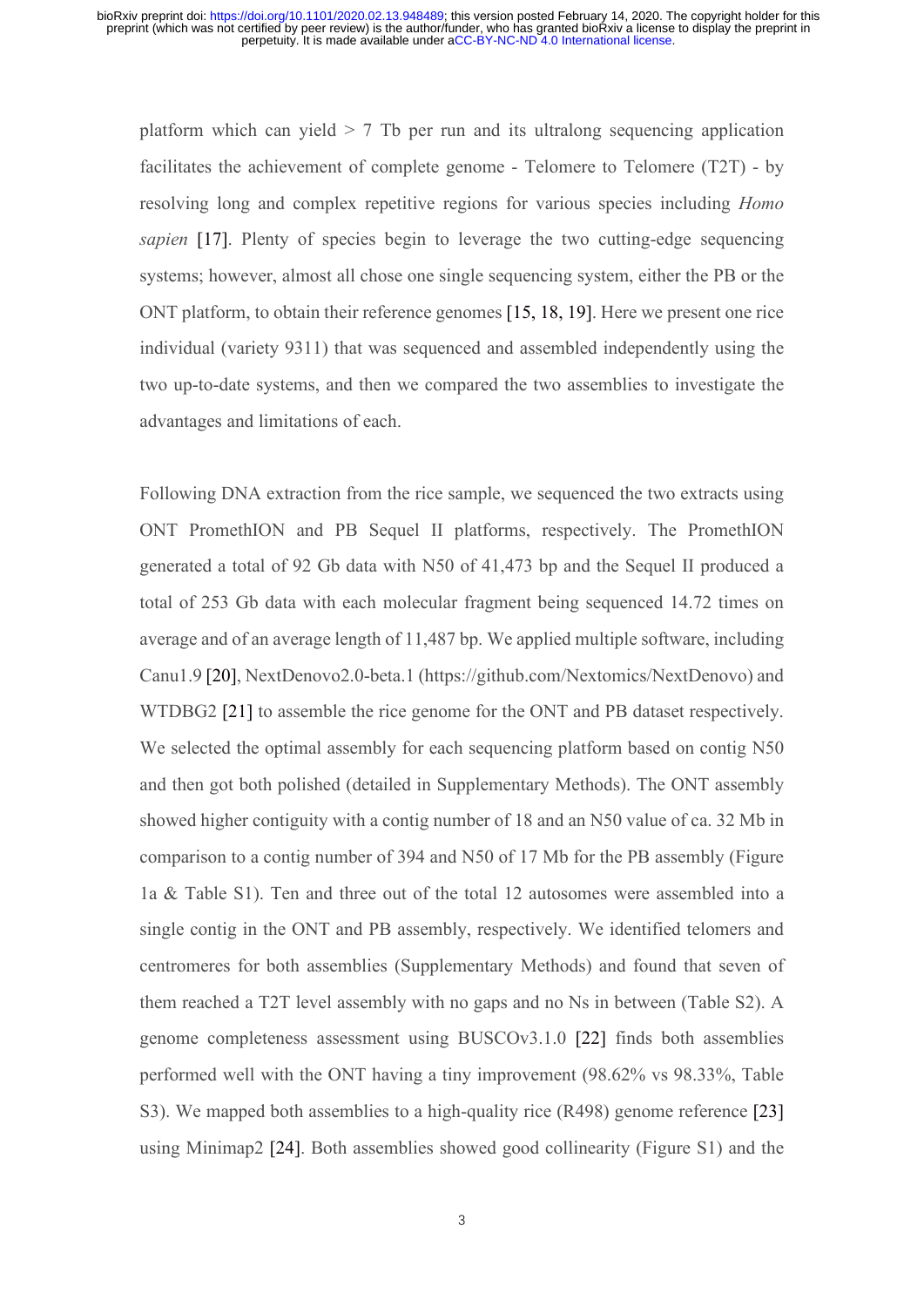PB assembly contained more gaps in each chromosome compared to that of ONT (Figure 1a).

We then took Chr. 6 where ONT's one single contig  $(32,367,127)$  bp) corresponded to nine contigs (32,476,323 bp) of the PB assembly to investigate and visualize the incongruencies between them. For the nine contigs of PB assembled for the Chr. 6, four reached a length  $\geq 6$  Mb and five had a length of merely 10-70 kb. We investigated the three gaps where the top four PB contigs (named as PB-L1, PB-L2, PB-L3 and PB-L4 from 5' to 3'end, respectively) failed to connect (Figure 1b). We mapped the ONT ultralong reads to those gaps and confirmed their correctness through manual inspections by IGV plot [25](Figure S2). The gap #1 between PB-L1 and PB-L2 reached a length of 74,888 bp. One of the short PB contigs (PB-S1, length of 70,208 bp) had an overlap of  $\sim$ 10 kb with the 3'end of PB-L1, thus left the gap #1 a region of 15,722 bp that PB failed to cover (Figure 1c). We further examined the sequences obtained by ONT in and flanking this gap. It showed that the overlapping and the gap regions represented two elements of 15 kb and 48 kb in length that, although have only one copy on Chr. 6, can find their duplications on Chr. 5 (Figure S3). Repetitive elements with such lengths go beyond the typical length generated by PB CCS, therefore the right path can hardly be disentangled from complicated string graphs. The gap #2 between PB-L2 and PB-L3 characterized a region spanning up to 48 kb on the ONT assembly and is flanked by two tandem repeats of 14 kb in length. It was gone through by multiple ONT long reads (Figure S2), so can be successfully connected by the ONT assembly. The last gap between PB-L3 and PB-L4 can be connected by one short PB contig (PB-S2, 25,292 bp), which had 9,469 and 2,621 bp overlaps with 3'end of PB-L3 and 5'end of PB-L4, respectively. And it showed the same case as the gap #2, containing three tandem duplicates of length 23 kb that failed to be connected by PB HiFi reads. We found a total of 107 kb redundancies and 15 kb gaps on Chr. 6 owing to PB's incorrect assemblies, which corresponded to an excess of 13 annotated genes (Figure 2, Table S4). The genome-wide misassembled regions accumulated to a length of  $\sim$  668 kb (534 kb redundancies and 134 kb gaps), hosting 54 annotated genes (44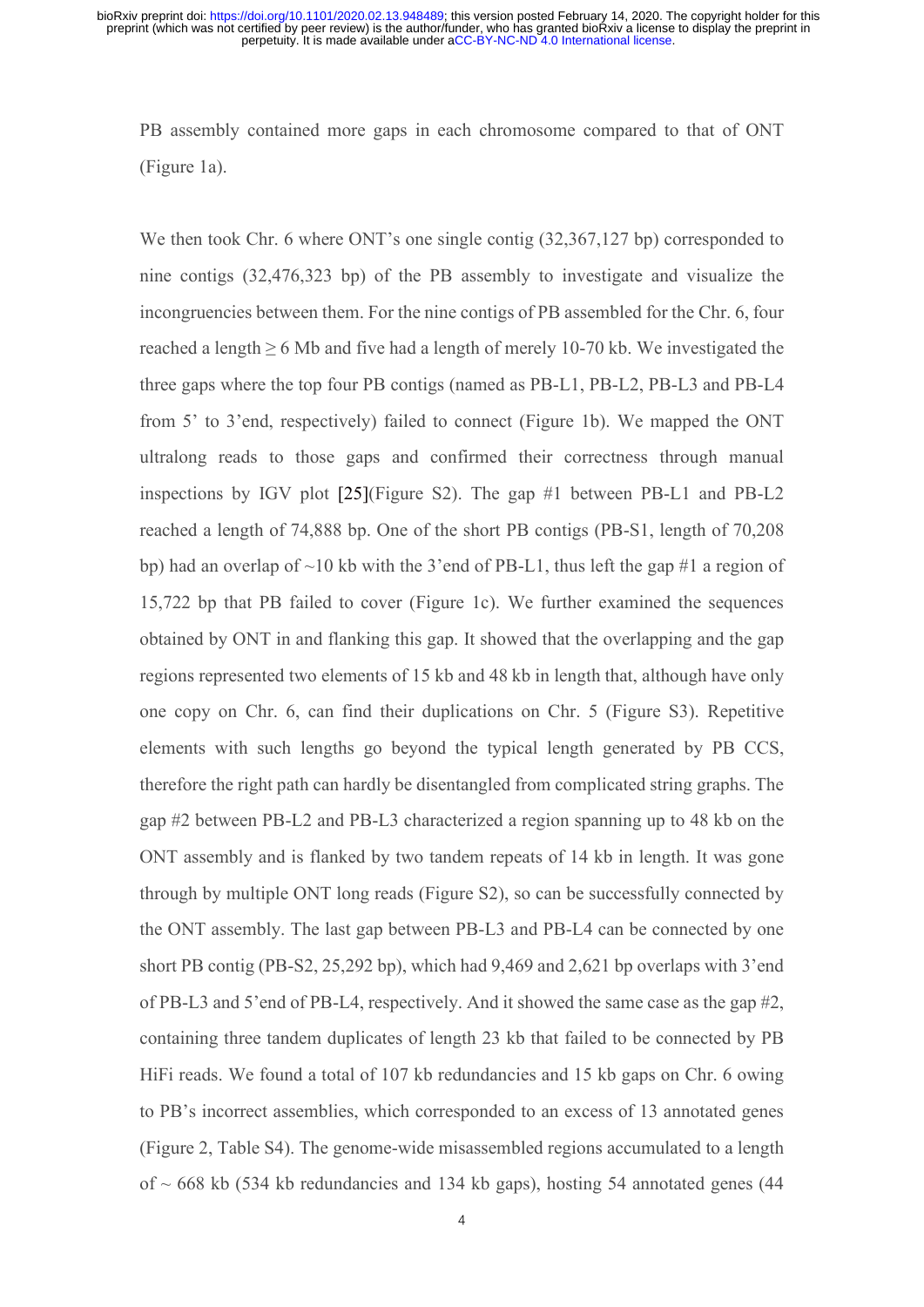redundancies and 10 loss, Table S4). As PB assembly did not generate any single contigs that ONT broke into multiple segments, we cannot find a counter case for comparison.

In addition to those gaps that PB failed to connect, we noticed that there were a bunch of small-scale mismatches between the two assemblies. Firstly, we extracted the reciprocal matches  $\geq 1$  M between the two assemblies for comparison using OUAST 5.0.2 [26]. Then, we mapped the PB HiFi reads to both genome assemblies to filter out the innate discrepancies derived from diploid heterozygous states under the assumption that HiFi reads provide high level single base accuracy (Supplementary Methods). It showed that the ONT assembly, although polished using 70x Illumina's shotgun reads, still contained a large number of small-scale mis-assemblies. In total, we found 210,993 single nucleotide errors and 211,517 InDels (Mean: 1.39 bp, Figure S4) accounting for an average number of 1.06 errors per kb. However, instead of scattering evenly on the assembly, those errors formed into clusters (Figure S5). A further investigation for those regions showed ~ 94% of them have a shotgun read coverage  $\leq$  5, which explains why the last polishing step failed to fix those errors (Figure S6). About 7.48 % of those errors located on exons and affected  $\sim$  2,415 exons (1,475 genes) to translate correctly to amino acid sequences. We did note that, however, the errors of HiFi reads may be enriched in sequences with particular characteristics, rather than completely random, for example, regions like simple sequence repeats and long homopolymers (Supplementary Methods, Figure S7) which may exacerbate the above error statistics for the ONT assembly.

In conclusion, our study investigated genome assembly qualities between the two upto-date competing long read sequencing techniques - the PB's HiFi reads and the ONT's ultralong reads. It showed both techniques had their own merits with: (1) ONT ultralong reads delivered higher contiguity and prevented false redundancies caused by long repeats, which, in our case of rice genome, assembled 10 out of the 12 autosomes into one single contig, and (2) PB HiFi reads produced fewer errors at the level of single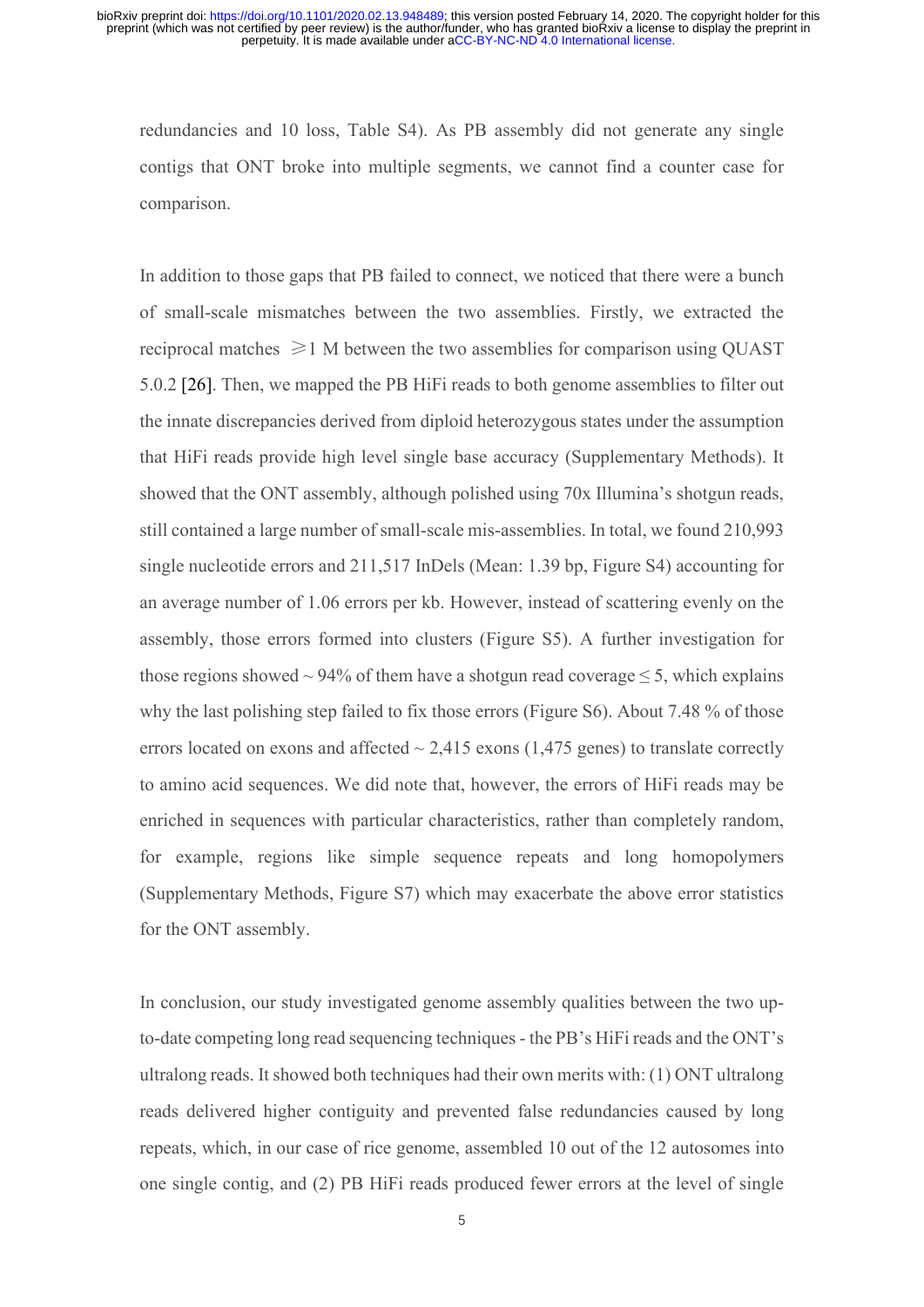nucleotide and small InDels and obtained more than 1,400 genes that incorrectly annotated in the ONT assembly due to its error prone reads. Therefore, we suggest that further genomic studies, especially genome reference constructions, should leverage both techniques to lessen the impact of assembly errors and subsequent annotation mistakes rooted in each. There is also an urgent demand for improved assembly and error correction algorithms to fulfill this task.

## **Availability of data and materials**

We have all the data including two genome assemblies and their corresponding raw reads deposited on NCBI under the project ID PRJNA600693.

## **References**

1. Weischenfeldt J, Symmons O, Spitz F, Korbel JO: **Phenotypic impact of genomic structural variation: insights from and for human disease**. *NAT REV GENET* 2013, **14**(2):125.

2. Fujimoto A, Furuta M, Totoki Y, Tsunoda T, Kato M, Shiraishi Y, Tanaka H, Taniguchi H, Kawakami Y, Ueno M: **Whole-genome mutational landscape and characterization of noncoding and structural mutations in liver cancer**. *NAT GENET* 2016, **48**(5):500.

3. Saxena RK, Edwards D, Varshney RK: **Structural variations in plant genomes**. *BRIEF FUNCT GENOMICS* 2014, **13**(4):296-307.

4. Chen YH, Gols R, Benrey B: **Crop domestication and its impact on naturally selected trophic interactions**. *ANNU REV ENTOMOL* 2015, **60**:35-58.

5. Wheeler DA, Srinivasan M, Egholm M, Shen Y, Chen L, McGuire A, He W, Chen Y, Makhijani V, Roth GT: **The complete genome of an individual by massively parallel DNA sequencing**. *NATURE* 2008, **452**(7189):872.

6. Bentley DR, Balasubramanian S, Swerdlow HP, Smith GP, Milton J, Brown CG, Hall KP, Evers DJ, Barnes CL, Bignell HR: **Accurate whole human genome sequencing using reversible terminator chemistry**. *NATURE* 2008, **456**(7218):53.

7. Pushkarev D, Neff NF, Quake SR: **Single-molecule sequencing of an individual human genome**. *NAT BIOTECHNOL* 2009, **27**(9):847.

8. Rothberg JM, Hinz W, Rearick TM, Schultz J, Mileski W, Davey M, Leamon JH, Johnson K, Milgrew MJ, Edwards M: **An integrated semiconductor device enabling non-optical genome sequencing**. *NATURE* 2011, **475**(7356):348.

9. Seberg O, Droege G, Barker K, Coddington JA, Funk V, Gostel M, Petersen G, Smith PP: **Global Genome Biodiversity Network: saving a blueprint of the Tree of Life**–**a botanical perspective**. *ANN BOT-LONDON* 2016, **118**(3):393-399.

10. Mukherjee S, Seshadri R, Varghese NJ, Eloe-Fadrosh EA, Meier-Kolthoff JP, Göker M, Coates RC, Hadjithomas M, Pavlopoulos GA, Paez-Espino D: **1,003 reference genomes of bacterial and archaeal**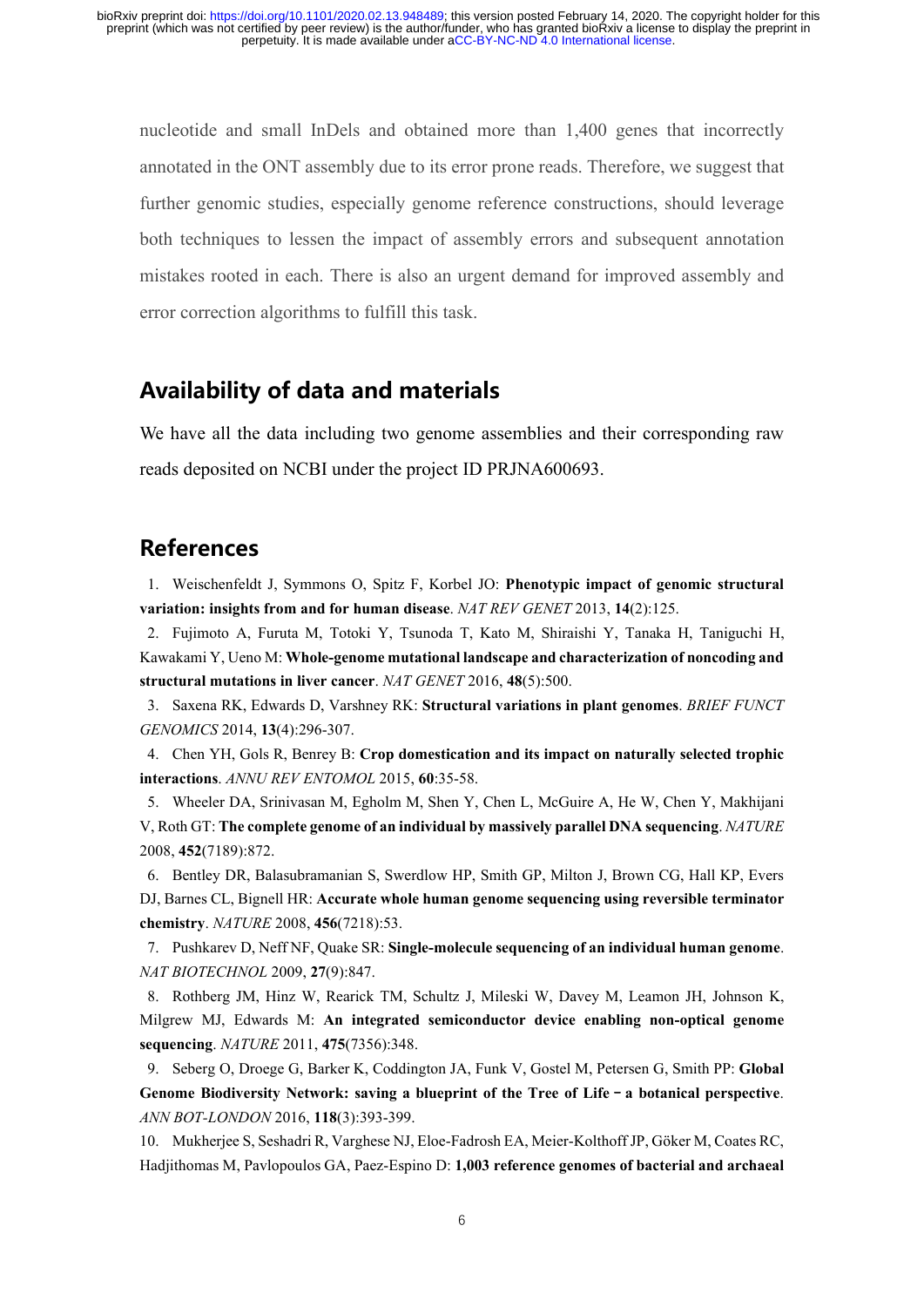perpetuity. It is made available under [aCC-BY-NC-ND 4.0 International license.](http://creativecommons.org/licenses/by-nc-nd/4.0/) preprint (which was not certified by peer review) is the author/funder, who has granted bioRxiv a license to display the preprint in bioRxiv preprint doi: [https://doi.org/10.1101/2020.02.13.948489;](https://doi.org/10.1101/2020.02.13.948489) this version posted February 14, 2020. The copyright holder for this

**isolates expand coverage of the tree of life**. *NAT BIOTECHNOL* 2017, **35**(7):676.

11. Lewin HA, Robinson GE, Kress WJ, Baker WJ, Coddington J, Crandall KA, Durbin R, Edwards

SV, Forest F, Gilbert MTP: **Earth BioGenome Project: Sequencing life for the future of life**. *Proceedings of the National Academy of Sciences* 2018, **115**(17):4325-4333.

12. Chaisson MJ, Huddleston J, Dennis MY, Sudmant PH, Malig M, Hormozdiari F, Antonacci F, Surti U, Sandstrom R, Boitano M: **Resolving the complexity of the human genome using single-molecule sequencing**. *NATURE* 2015, **517**(7536):608.

13. VanBuren R, Bryant D, Edger PP, Tang H, Burgess D, Challabathula D, Spittle K, Hall R, Gu J, Lyons E: **Single-molecule sequencing of the desiccation-tolerant grass Oropetium thomaeum**. *NATURE* 2015, **527**(7579):508.

14. Gordon D, Huddleston J, Chaisson MJ, Hill CM, Kronenberg ZN, Munson KM, Malig M, Raja A, Fiddes I, Hillier LW: **Long-read sequence assembly of the gorilla genome**. *SCIENCE* 2016, **352**(6281):e344.

15. Jiao Y, Peluso P, Shi J, Liang T, Stitzer MC, Wang B, Campbell MS, Stein JC, Wei X, Chin C: **Improved maize reference genome with single-molecule technologies**. *NATURE* 2017, **546**(7659):524.

16. Wenger AM, Peluso P, Rowell WJ, Chang P, Hall RJ, Concepcion GT, Ebler J, Fungtammasan A, Kolesnikov A, Olson ND: **Accurate circular consensus long-read sequencing improves variant detection and assembly of a human genome**. *NAT BIOTECHNOL* 2019, **37**(10):1155-1162.

17. Miga KH, Koren S, Rhie A, Vollger MR, Gershman A, Bzikadze A, Brooks S, Howe E, Porubsky D, Logsdon GA: **Telomere-to-telomere assembly of a complete human X chromosome**. *BioRxiv* 2019:735928.

18. Loman NJ, Quick J, Simpson JT: **A complete bacterial genome assembled de novo using only nanopore sequencing data**. *NAT METHODS* 2015, **12**(8):733.

19. Jain M, Koren S, Miga KH, Quick J, Rand AC, Sasani TA, Tyson JR, Beggs AD, Dilthey AT, Fiddes IT: **Nanopore sequencing and assembly of a human genome with ultra-long reads**. *NAT BIOTECHNOL* 2018, **36**(4):338.

20. Koren S, Walenz BP, Berlin K, Miller JR, Bergman NH, Phillippy AM: **Canu: scalable and accurate long-read assembly via adaptive k-mer weighting and repeat separation**. *GENOME RES* 2017, **27**(5):722-736.

21. Ruan J, Li H: **Fast and accurate long-read assembly with wtdbg2**. *BioRxiv* 2019:530972.

22. Seppey M, Manni M, Zdobnov EM: **BUSCO: Assessing Genome Assembly and Annotation Completeness**. In*.*: Springer; 2019: 227-245.

23. Du H, Yu Y, Ma Y, Gao Q, Cao Y, Chen Z, Ma B, Qi M, Li Y, Zhao X: **Sequencing and de novo assembly of a near complete indica rice genome**. *NAT COMMUN* 2017, **8**:15324.

24. Li H: **Minimap2: pairwise alignment for nucleotide sequences**. *BIOINFORMATICS* 2018, **34**(18):3094-3100.

25. Robinson JT, Thorvaldsdóttir H, Winckler W, Guttman M, Lander ES, Getz G, Mesirov JP: **Integrative genomics viewer**. *NAT BIOTECHNOL* 2011, **29**(1):24.

26. Mikheenko A, Prjibelski A, Saveliev V, Antipov D, Gurevich A: **Versatile genome assembly evaluation with QUAST-LG**. *BIOINFORMATICS* 2018, **34**(13):i142-i150.